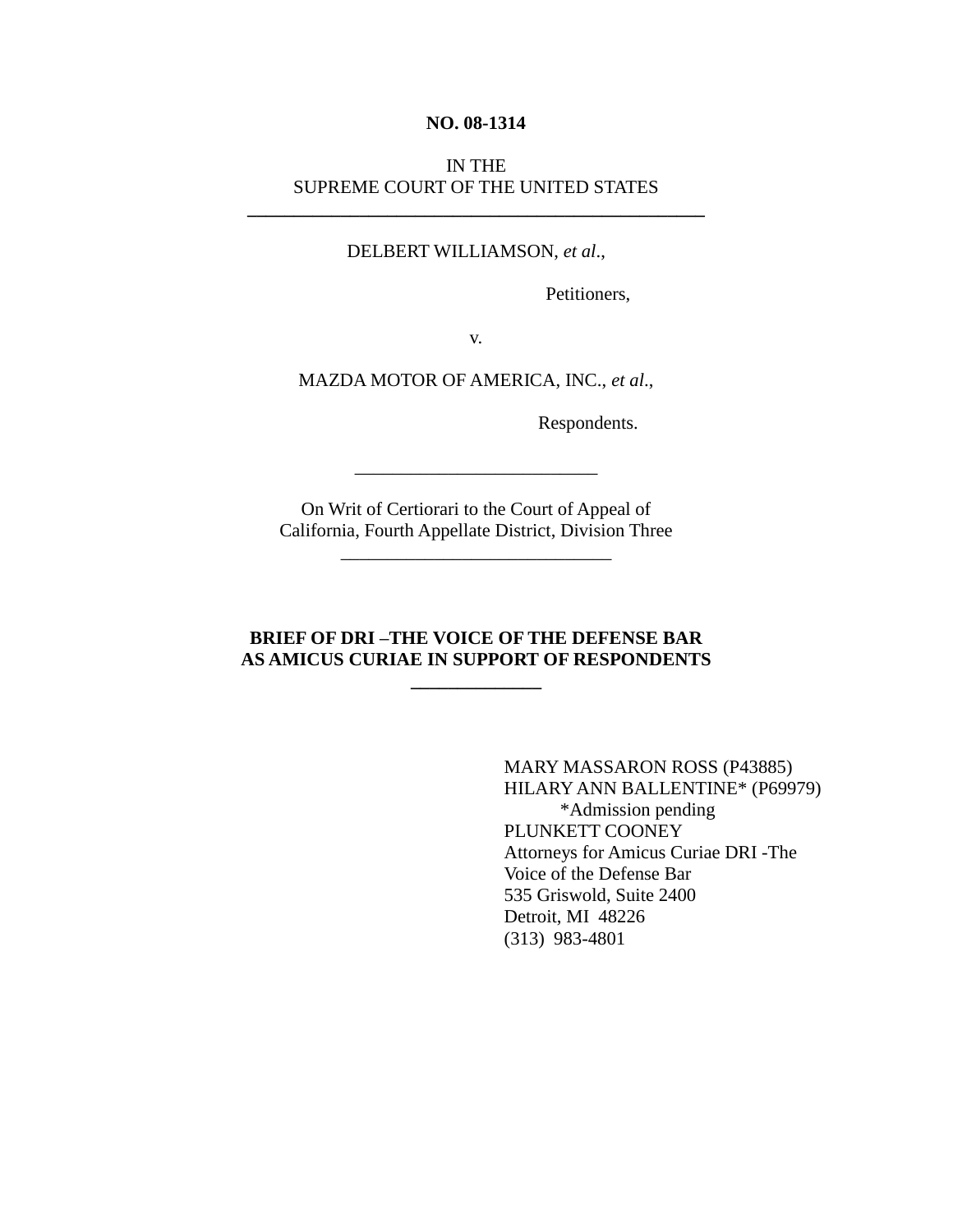# **TABLE OF CONTENTS**

# **Page**

| PREEMPTION IS NECESSARY TO PROTECT THE<br>DELIBERATE POLICY CHOICE EMBODIED IN<br>NHTSA'S FMVSS 208, WHICH GAVE<br>MANUFACTURERS FLEXIBILITY REGARDING THE<br>TYPE OF SEATBELT TO USE IN REAR AISLE AND<br>CENTER SEATS, AND TO PREVENT STATE TORT<br><b>JUDGMENTS FROM OPERATING AS CONFLICTING</b><br>REGULATORY MANDATES FRUSTRATING THE |  |
|---------------------------------------------------------------------------------------------------------------------------------------------------------------------------------------------------------------------------------------------------------------------------------------------------------------------------------------------|--|
| Common law tort actions and judgments create regulatory mandates<br>A.<br>and prohibitions that frustrate a congressional purpose to permit                                                                                                                                                                                                 |  |
| The mandates imposed by state tort judgments leave federally-<br><b>B.</b><br>regulated entities with no clear guide as to how to conform their<br>conduct to the law, exposing businesses to unpredictable liability that<br>may thwart necessary product innovation and will interfere with                                               |  |
|                                                                                                                                                                                                                                                                                                                                             |  |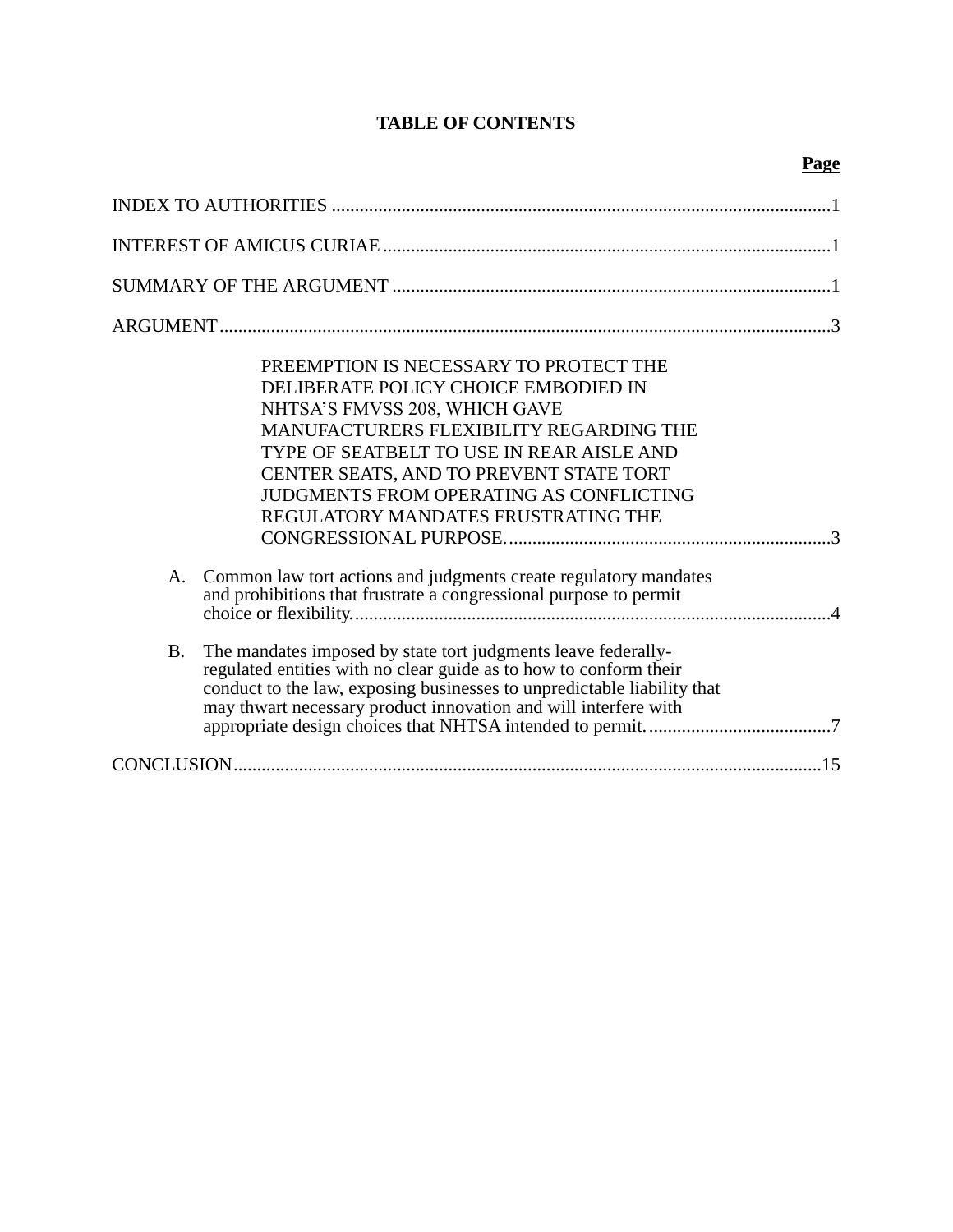# **INDEX TO AUTHORITIES**

# Page

# <span id="page-2-0"></span>**Out-of-State Case(s):**

| Lake v. Memphis Landsmen, L.L.C.,<br>No. W2009-00526-COA-R3_CV, 2010 WL 891867, at *7 (Tenn. Ct. |  |
|--------------------------------------------------------------------------------------------------|--|
| <b>Federal Case(s):</b>                                                                          |  |
| Asahi Metal Indus. Co. v. Superior Court,                                                        |  |
| Buckman Co. v. Plaintiffs' Legal Committee,                                                      |  |
| Cipollone v. Liggett Group, Inc.,                                                                |  |
| Crosby v. National Foreign Trade Council,                                                        |  |
| CSX Transp., Inc v. Easterwood,                                                                  |  |
| Freightliner Corp. v. Myrick,                                                                    |  |
| Geier v. American Honda Motor Company, Inc.,                                                     |  |
| Hines v. Davidowitz,                                                                             |  |
| International Paper Co. v. Ouelette,                                                             |  |
| Medtronic, Inc. v. Lohr,                                                                         |  |
| O'Hara v. General Motors Corp.,                                                                  |  |
| Retail Clerks v. Schermerhorn,                                                                   |  |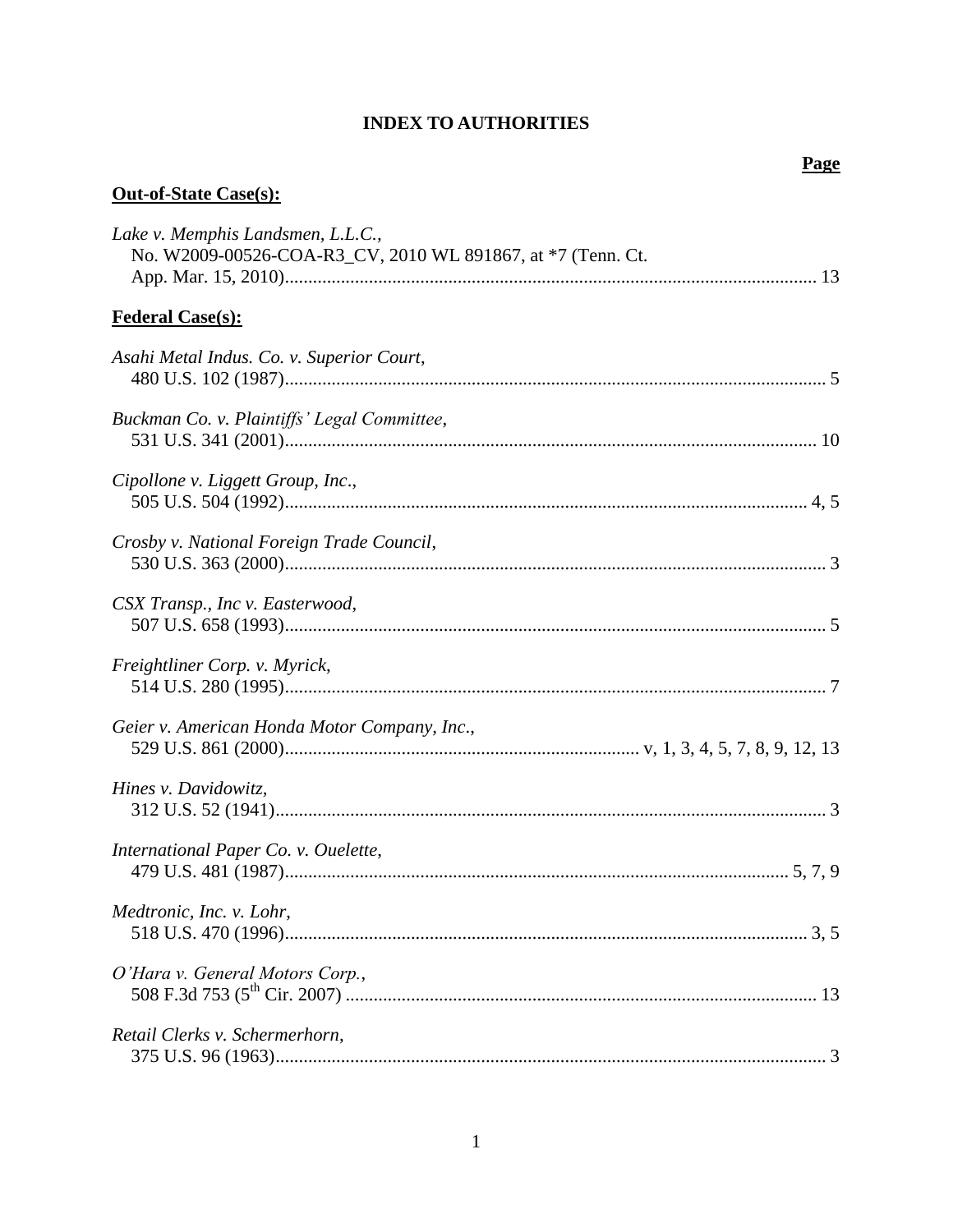| San Diego Bldg Trades Council v. Garmon,                                                                                                     |
|----------------------------------------------------------------------------------------------------------------------------------------------|
| Savage v. Jones,                                                                                                                             |
| Wyeth v. Levine,                                                                                                                             |
| <b>Court Rule(s):</b>                                                                                                                        |
|                                                                                                                                              |
| Statute(s):                                                                                                                                  |
|                                                                                                                                              |
|                                                                                                                                              |
|                                                                                                                                              |
|                                                                                                                                              |
|                                                                                                                                              |
|                                                                                                                                              |
|                                                                                                                                              |
|                                                                                                                                              |
|                                                                                                                                              |
|                                                                                                                                              |
| <b>Miscellaneous:</b>                                                                                                                        |
| Douglas G. Smith, Preemption After Wyeth v. Levine, 70 Ohio St. L.J.                                                                         |
| Margaret Gilhooley, Innovative Drugs, Products Liability, Regulatory<br>Compliance, and Patient Choice, 24 Seton Hall L. Rev. 1481, 24 Seton |
| Richard C. Ausness, The Case for a "Strong" Regulatory Compliance                                                                            |
|                                                                                                                                              |
|                                                                                                                                              |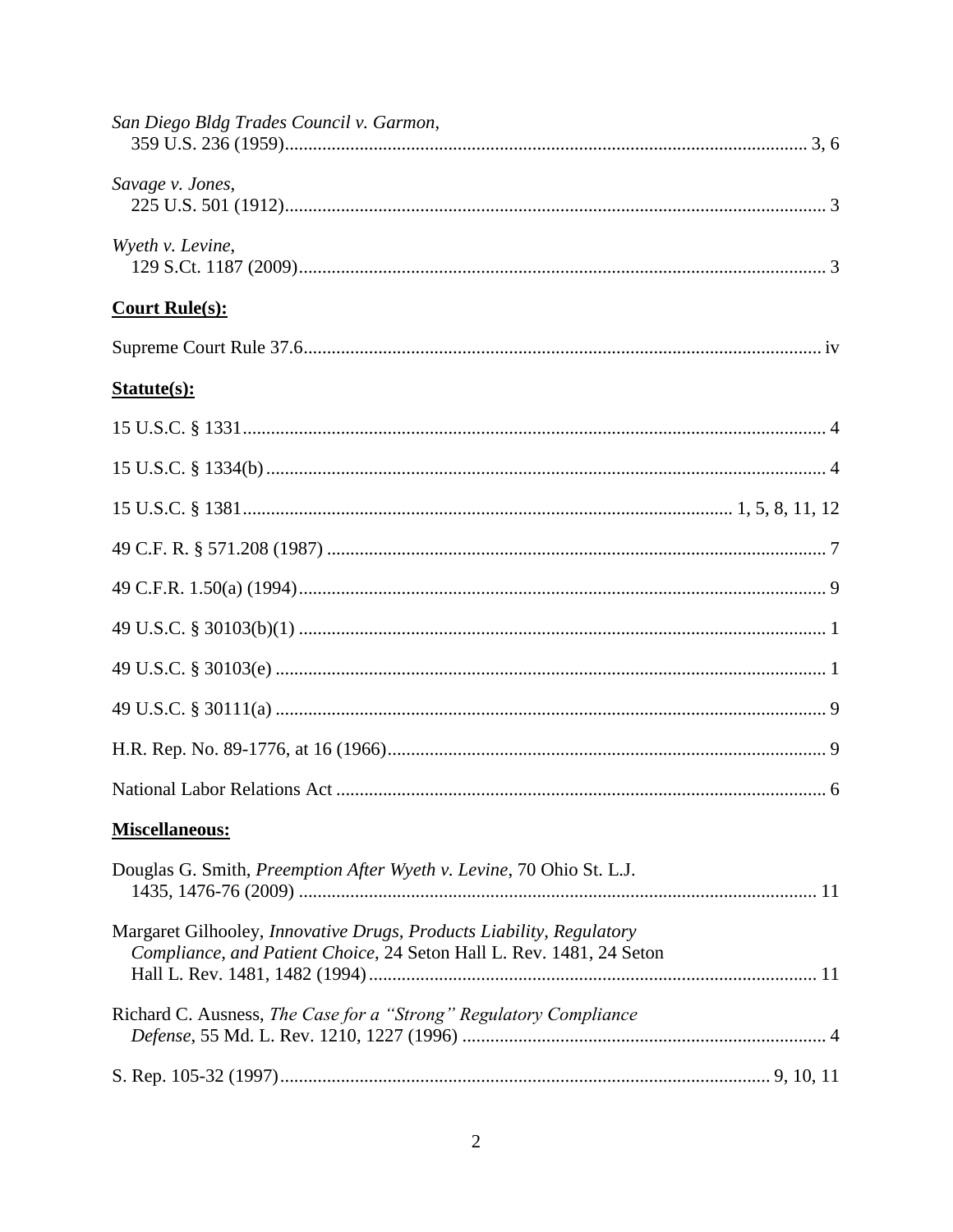| Timothy Walton and Richard P. Campbell, <i>Effect of Federal Safety</i> |  |
|-------------------------------------------------------------------------|--|
| Regulations on Crashworthiness Litigation, 22 Tort & Ins. L. J. 554,    |  |
|                                                                         |  |
|                                                                         |  |

# **Constitutional Provision(s):**

|--|--|--|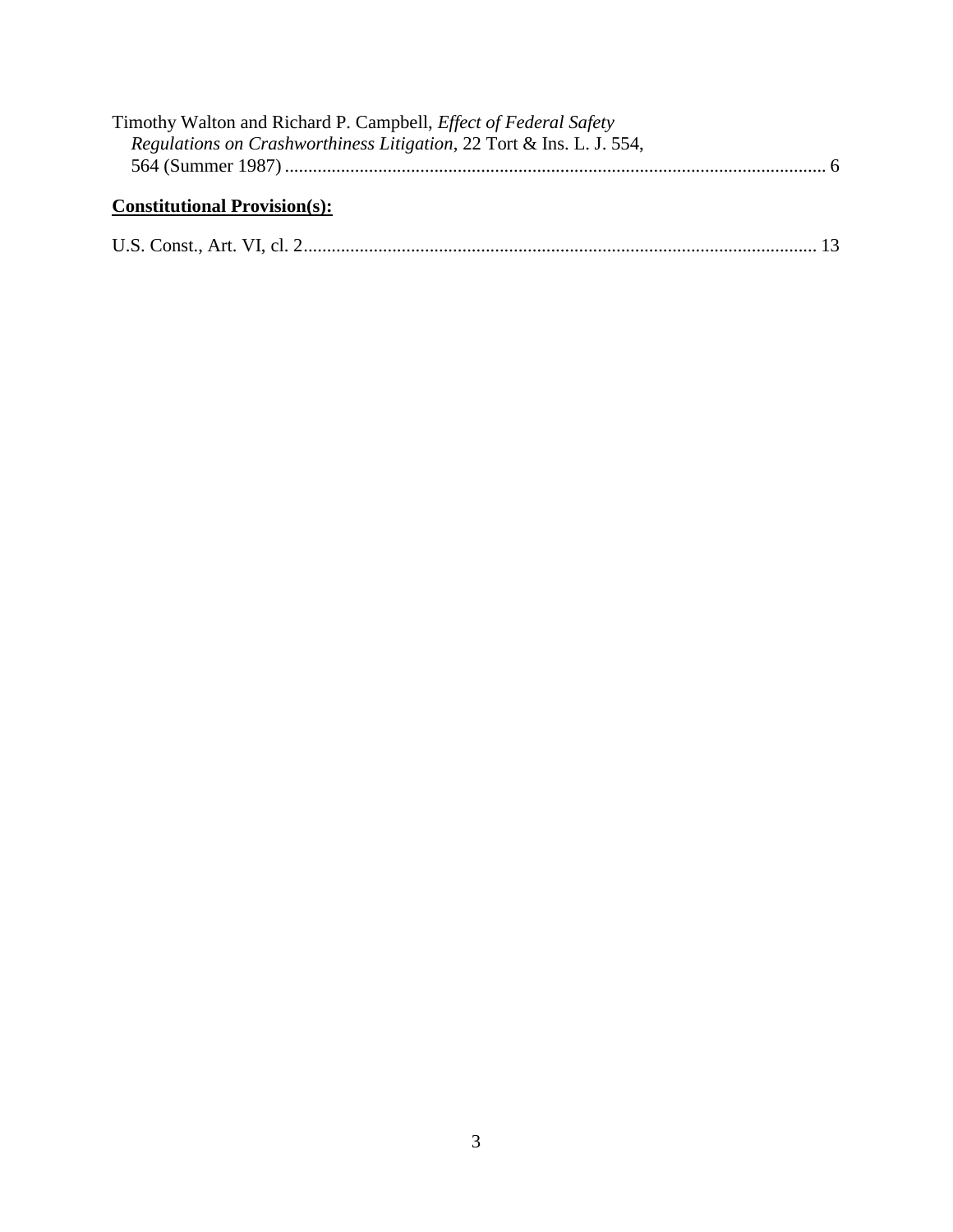## <span id="page-5-0"></span>**INTEREST OF AMICUS CURIAE**<sup>1</sup>

DRI – The Voice of the Defense Bar ("DRI") is an international organization comprised of more than 22,000 attorneys involved in the defense of businesses and individuals in civil litigation. DRI is committed to enhancing the skills, effectiveness, and professionalism of defense attorneys around the globe. Therefore, DRI seeks to address issues germane to defense attorneys, to promote the role of the defense attorney, and to improve the civil justice system in America. DRI has long been a voice in the ongoing effort to make the civil justice system fairer and more efficient, and – where national issues are involved – consistent. To promote these objectives, DRI participates as *amicus curiae* in cases that raise issues of importance to its membership and to the judicial system.

DRI seeks to contribute to the Court"s consideration of cases by offering its perspective when the experiences of its members may assist the Court in the decision-making process. DRI members represent federally-regulated businesses, often serving as national coordinating counsel for entities that manufacture products placed into the national stream of commerce. DRI members have extensive experience defending federally-regulated businesses in state tort litigation. DRI members are regularly called upon to inform and advise business clients about the potential liability they face based upon state tort law, and to discuss the permissible bounds of conduct. DRI members are asked to offer counsel regarding the parameters of permissible conduct as established by state tort law and the sometimes conflicting substantive obligations and duties imposed under federal law and federal regulations. Federally-regulated businesses

 $\overline{a}$ 

<sup>1</sup> In accordance with Supreme Court Rule 37.6, amicus curiae states that no counsel for any party authored this brief, either in whole or in part, and that no entity or person, aside from amicus curiae, its members, and its counsel, made a monetary contribution to the brief"s preparation or submission. All parties have granted a blanket consent to the filing of this brief and all other amicus curiae briefs, through letters on file with the Clerk"s office.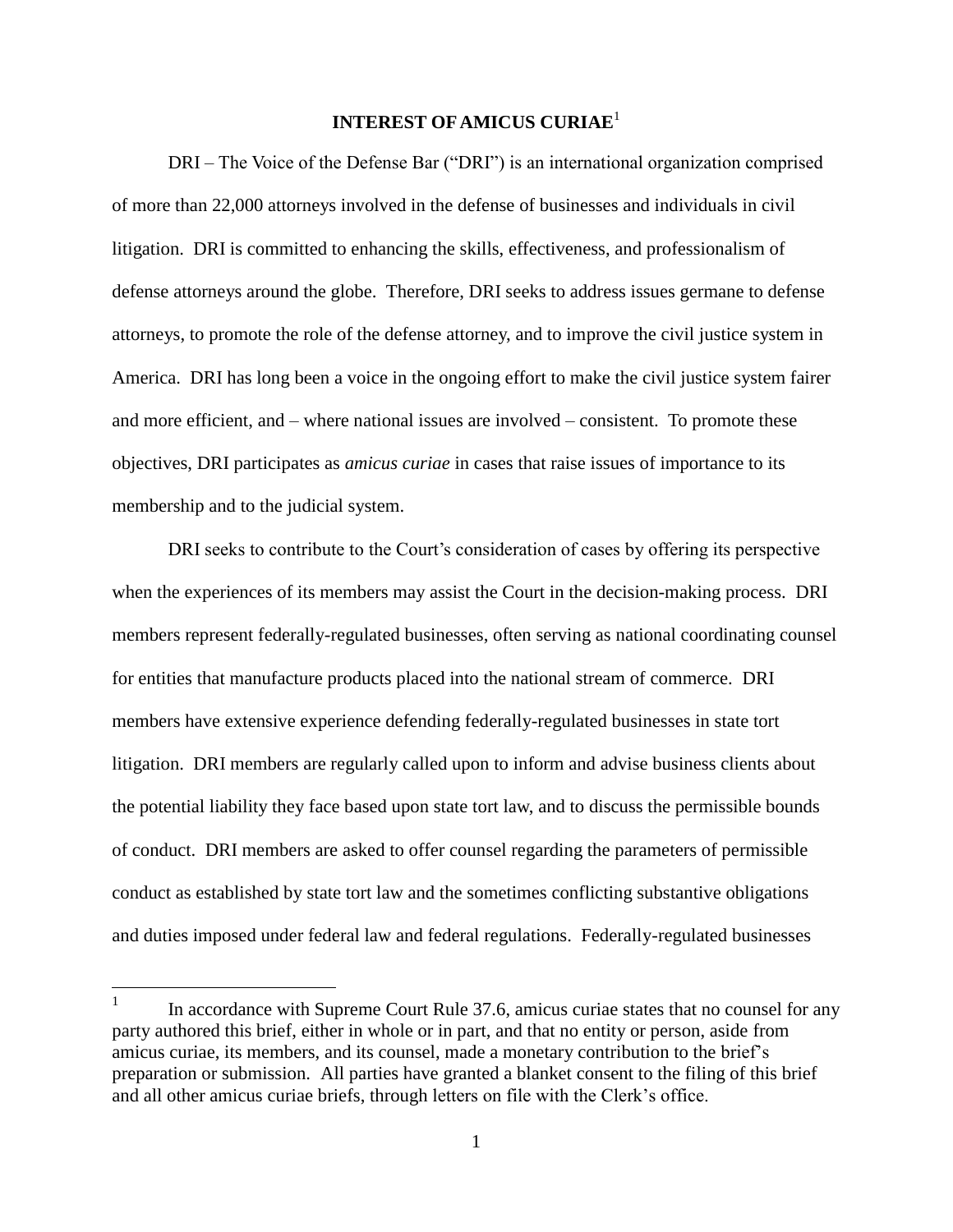seek such advice as a guide to conduct. DRI members are therefore well-positioned to offer this Court practical insight based on first-hand experience with the impact of state tort litigation on manufacturers such as Mazda that may be of assistance in deciding the issues raised in this appeal.

As the only national membership organization devoted to representing the interests of lawyers defending businesses and individuals in civil litigation, the issue of preemption is of great importance to DRI. When state tort litigation results in judgments against a business based on a particular design, or the presence or absence of a particular feature on a product, that outcome becomes a part of the body of law used by DRI members to offer advice and counsel to their clients regarding potential exposure and actionable conduct. Practically speaking, if tort litigation results in huge judgments for the use of a particular kind of lock on a car door, or the selection of a particular foot pedal design, or the choice of a seatbelt and airbag configuration, those judgments establish a rule or standard of conduct that will guide future design decisions. DRI has a strong interest in assuring that the prevailing law on preemption furthers the federal regulatory purposes as provided by Congress and affords potential civil defendants clarity about permissible conduct and its outer limits.

The preemption doctrine is intended to effectuate the supremacy of federal law by ensuring that state tort claims do not frustrate Congressional purposes. In *Geier v. American Honda Motor Company, Inc*., 529 U.S. 861 (2000), this Court found that state tort litigation can frustrate the purpose of a federal statute or regulation. As determined in *Geier*, where Congress sought to encourage flexibility or design choice, preemption is necessary to ensure that state tort law does not undermine or frustrate that purpose. Absent a preemption doctrine that bars state tort litigation in these circumstances, businesses in virtually every federally-regulated industry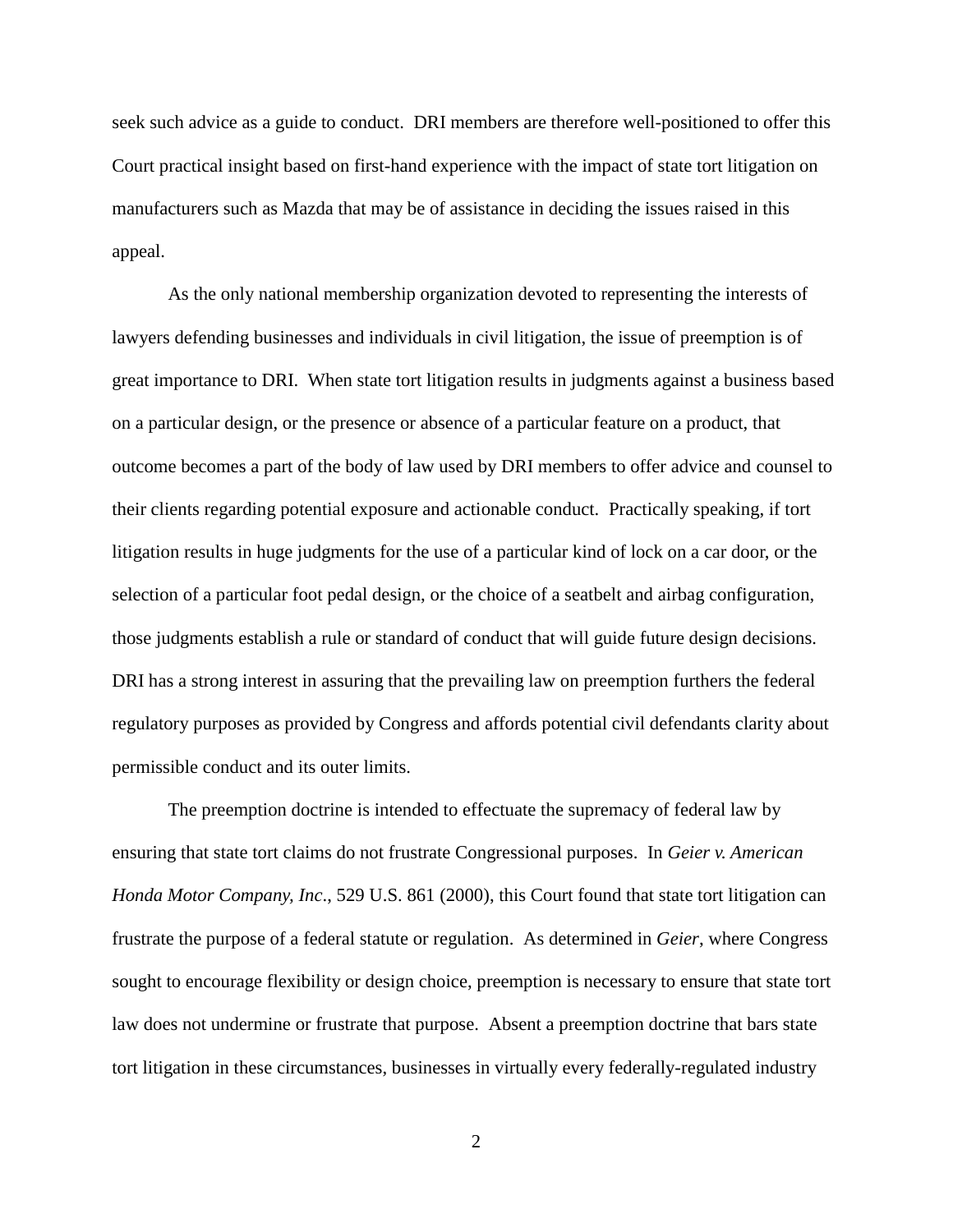will be exposed to the threat of potentially-debilitating state tort liability. Absent a preemption doctrine that protects a sphere of choice where necessary to further a federal regulatory purpose. Despite a Congressional purpose of fostering design choice, DRI"s members will be inevitably urge their clients to avoid options that can be used to as a basis for state tort liability. The result will be to foreclose numerous options or design choices despite a federal regulatory desire to encourage choice. DRI therefore has a strong interest in assuring that this Court adopts a preemption rule that is capable of consistent application across the country and that preserves a sphere of choice if a statute (or a federal regulation) reflects a Congressional purpose to allow for flexibility.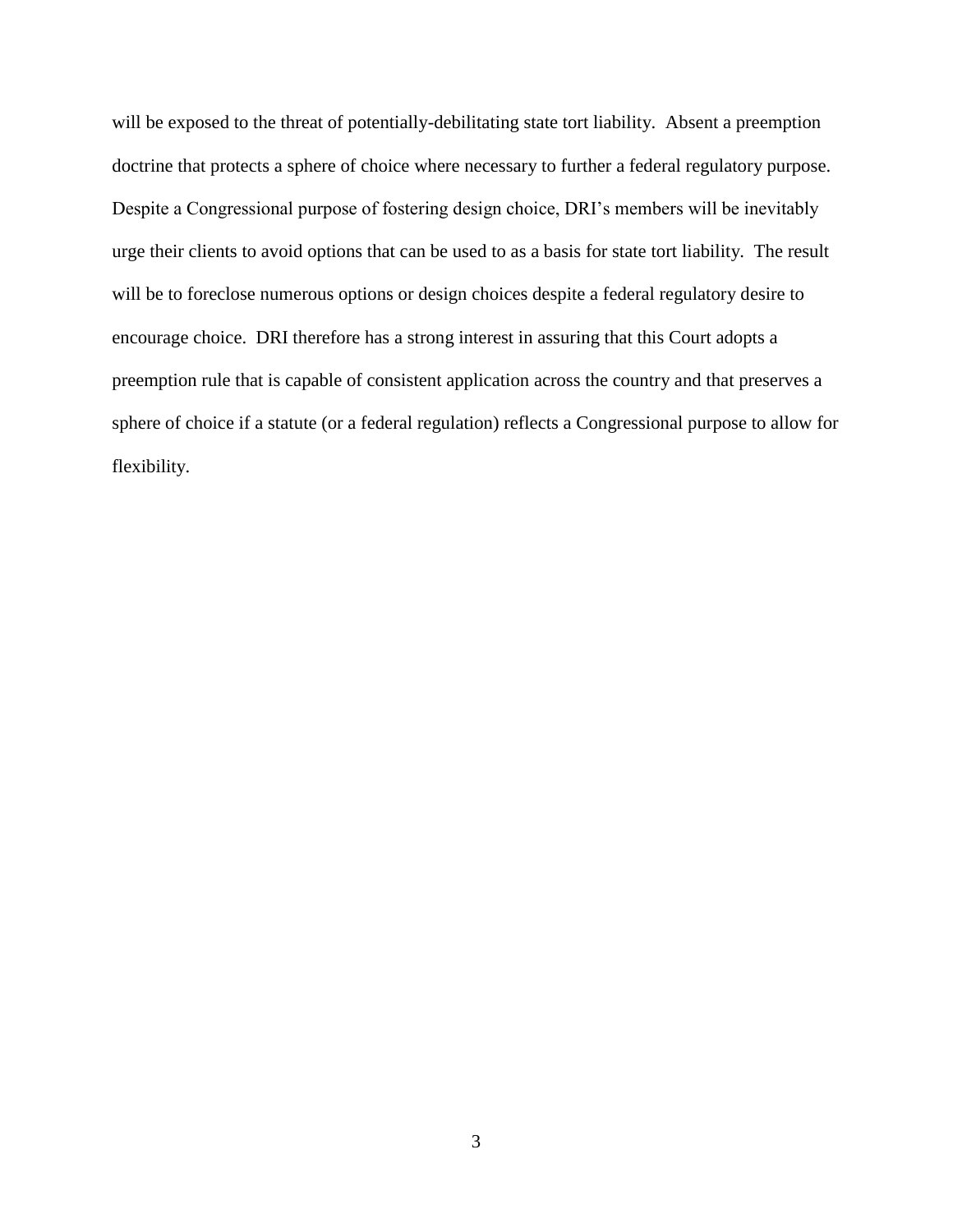#### **SUMMARY OF THE ARGUMENT**

<span id="page-8-0"></span>Congress passed the National Traffic and Motor Vehicle Safety Act of 1966, 15 U.S.C. § 1381 ("Safety Act") in an effort to establish uniform safety standards for the design and production of motor vehicles. The Safety Act contains an express preemption clause declaring that "[w]hen a motor vehicle safety standard is in effect under this chapter, a State or political subdivision of a State may prescribe or continue in effect a standard applicable to the same aspect of performance of a motor vehicle or motor vehicle equipment only if the standard is identical to the standard prescribed under this chapter." 49 U.S.C. § 30103(b)(1). The Safety Act further contains a "savings clause" providing that "[c]ompliance with a motor vehicle safety standard prescribed under this chapter does not exempt a person from liability at common law." 49 U.S.C. § 30103(e).

This Court has interpreted the Safety Act to preempt state tort claims that frustrate Congressional purpose and run afoul to federal standards. *Geier v. American Honda Motor Company, Inc*., 529 U.S. 861 (2000). In so doing, the Court has been careful to note that state tort judgments carry the effect of regulatory mandates that establish affirmative standards of conduct as effectively as legislation or administrative standards. Now, the Court is faced with another state tort claim seeking to do precisely that – create an affirmative standard of conduct that conflicts with federally-adopted standards and frustrates the flexibility the National Highway Traffic Safety Administration ("NHTSA") specifically provided for.

Disrupting the careful balance sought by Congress through the imposition of state tort liability will strip certainty from the state civil defense arena. Where, as here, NHTSA sought to preserve several options for rear seat restraint and safety design, the failure to impose preemption will unsettle the law, and impede federal regulatory purposes. Federally-regulated entities will be forced to make design and manufacturing decisions and otherwise conduct business in an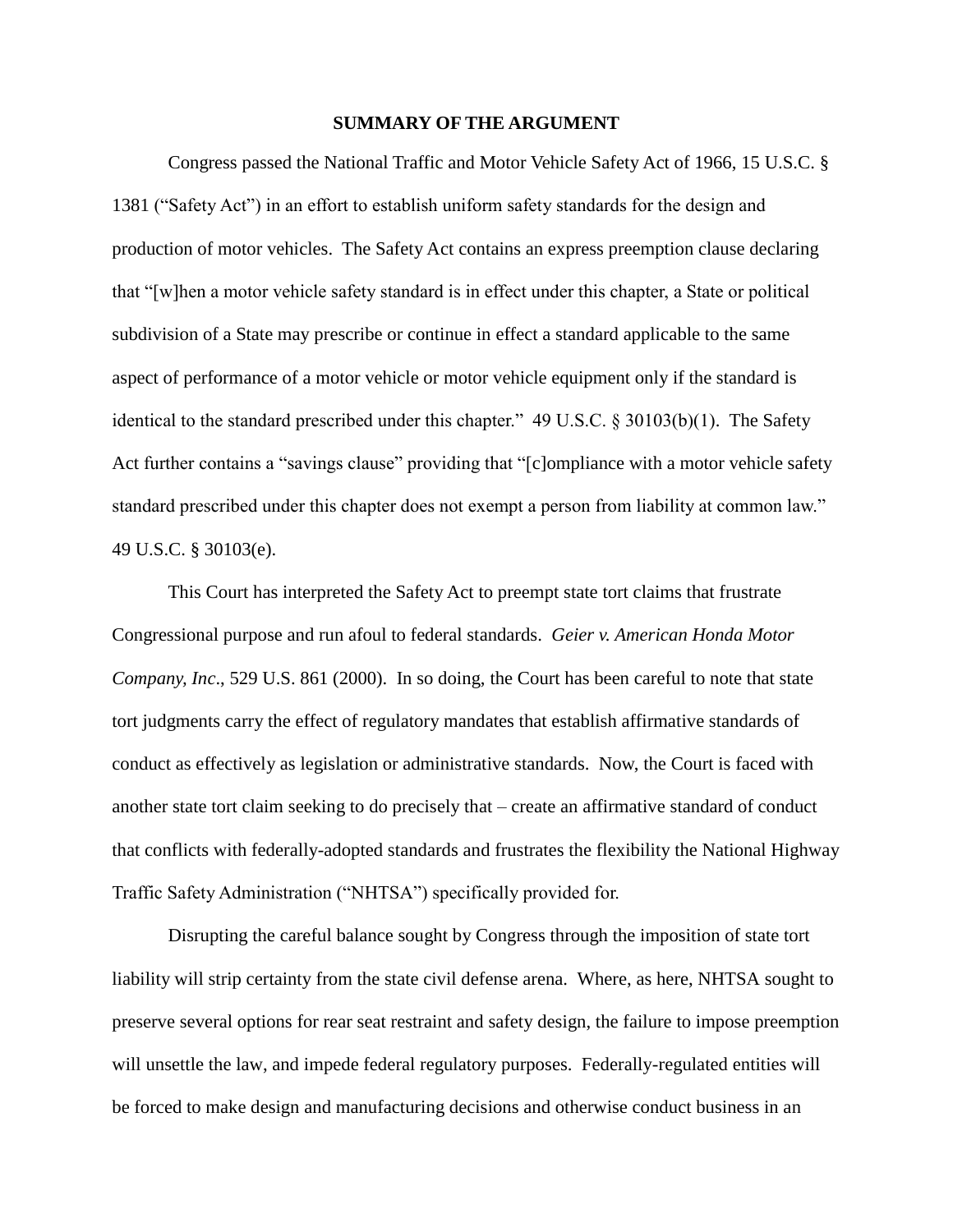environment where they are unable to predict their potential liability exposure. Differences in legal standards between individual states, and among the states themselves, will create varying, and possibly inconsistent, standards of conduct that will cause national manufacturers tremendous difficulty. Due to the retroactive nature of state tort liability, even the most prudent of defendants will be unable to insulate themselves from common law litigation. As a result, defendants may shy away from the design of new and better products where the risk of liability outweighs any benefits. Accordingly, this Court should affirm the squarely hold that FMVSS 208 preempts petitioners" state-law tort claim.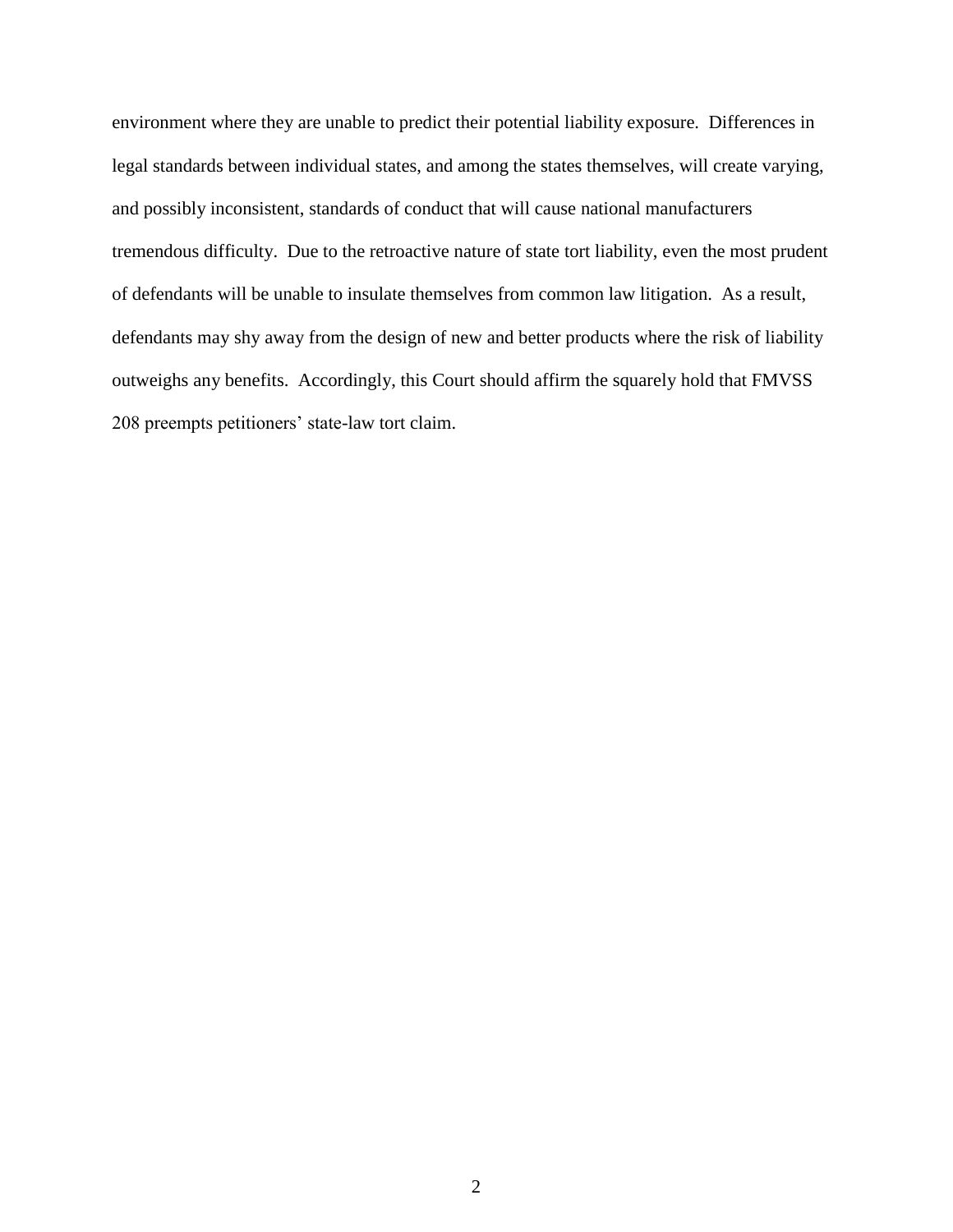#### **ARGUMENT**

<span id="page-10-1"></span><span id="page-10-0"></span>**PREEMPTION IS NECESSARY TO PROTECT THE DELIBERATE POLICY CHOICE EMBODIED IN NHTSA'S FMVSS 208, WHICH GAVE MANUFACTURERS FLEXIBILITY REGARDING THE TYPE OF SEATBELT TO USE IN REAR AISLE AND CENTER SEATS, AND TO PREVENT STATE TORT JUDGMENTS FROM OPERATING AS CONFLICTING REGULATORY MANDATES FRUSTRATING THE CONGRESSIONAL PURPOSE.** 

No matter what different approaches the Court has previously taken to determine whether a common law claim is preempted by federal law, it has agreed that the touchstone of preemption is first, and foremost, Congressional intent. *Geier v. American Honda Motor Company, Inc*., 529 U.S. 861, 884 (2000); *Wyeth v. Levine*, 129 S.Ct. 1187, 1194 (2009); *Medtronic, Inc. v. Lohr*, 518 U.S. 470, 485 (1996); *Retail Clerks v. Schermerhorn*, 375 U.S. 96, 103 (1963). Intent can take several forms. It may be "express," when Congress specifically includes in legislation a provision addressing that legislation"s preemptive scope, or implied, when Congressional intent is not so expressly defined. In order to pay proper credence to Congressional intent, a state law that "stands as an obstacle to the accomplishment and execution of the full purposes and objectives of Congress," must be preempted. *Hines v. Davidowitz,* 312 U.S. 52, 67 (1941).

In determining whether state law claims are preempted, this Court has long recognized the impact of state tort decisions in federally-regulated areas. *Crosby v. National Foreign Trade Council*, 530 U.S. 363, 372-73 (2000); *San Diego Bldg Trades Council v. Garmon*, 359 U.S. 236, 245 (1959); *Savage v. Jones*, 225 U.S. 501, 533 (1912). A common law tort action establishes affirmative standards of conduct as effectively as legislative or administrative standards. As a result, state tort law, not federal legislation, will guide defendants" manufacturing, design, and business decisions, if defendants are no longer able to rely on the preemption doctrine to bar common law tort claims. In *Geier*, the Court held that state tort claims that would "frustrate the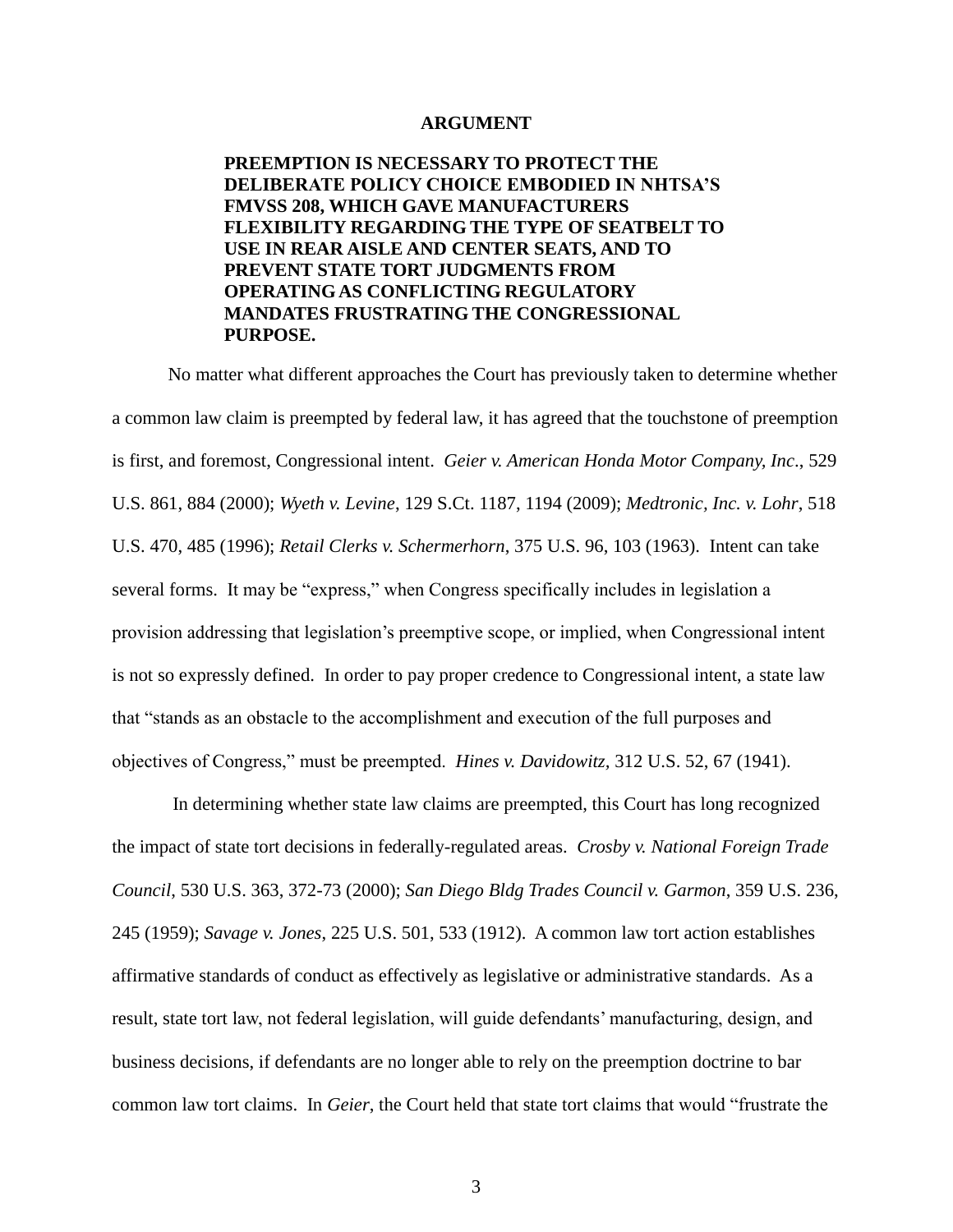accomplishment of a federal objective" are preempted. *Geier,* 529 U.S. at 873*.* Absent preemption here, the potential for state tort verdicts, will leave manufacturers unable to predict with any degree of certainty their potential liability exposure. As a result, the federal purpose of providing for flexibility regarding Type 1 and Type 2 seatbelts in rear and aisle seats will be lost. Accordingly, preemption is necessary to achieve the federal purpose.

### <span id="page-11-0"></span>**A. Common law tort actions and judgments create regulatory mandates and prohibitions that frustrate a congressional purpose to permit choice or flexibility.**

This Court has previously recognized the importance of limiting liability imposed by state tort law principles where it would amount to a regulatory mandate frustrating Congressional purposes. The Federal Cigarette Labeling and Advertising Act, 15 U.S.C. § 1331, *et. seq*., is one example. The Act includes a provision which states that if cigarette packages carry the statutorily mandated health warning, "[n]o requirement or prohibition based on smoking and health shall be imposed under State law with respect to the advertising or promotion of any cigarettes…" 15 U.S.C. § 1334(b). Although this preemption provision clearly prohibited individual states from imposing additional mandatory labeling or advertising requirements, for many years legal commentators took the opposite view on the theory that the terms "requirement" and "prohibition" may not bar liability imposed by state tort law principles. See Richard C. Ausness, *The Case for a "Strong" Regulatory Compliance Defense*, 55 Md. L. Rev. 1210, 1227 (1996). This Court resolved the issue in *Cipollone v. Liggett Group, Inc*., 505 U.S. 504 (1992), when it determined that the petitioner"s state failure-to-warn claim was preempted to the extent it "required a showing that respondents" post-1969 advertising or promotions should have included additional, or more clearly tested, warnings." *Id*. at 524. The *Cipollone* Court reasoned the petitioner's common-law damages action was "premised on the existence of a legal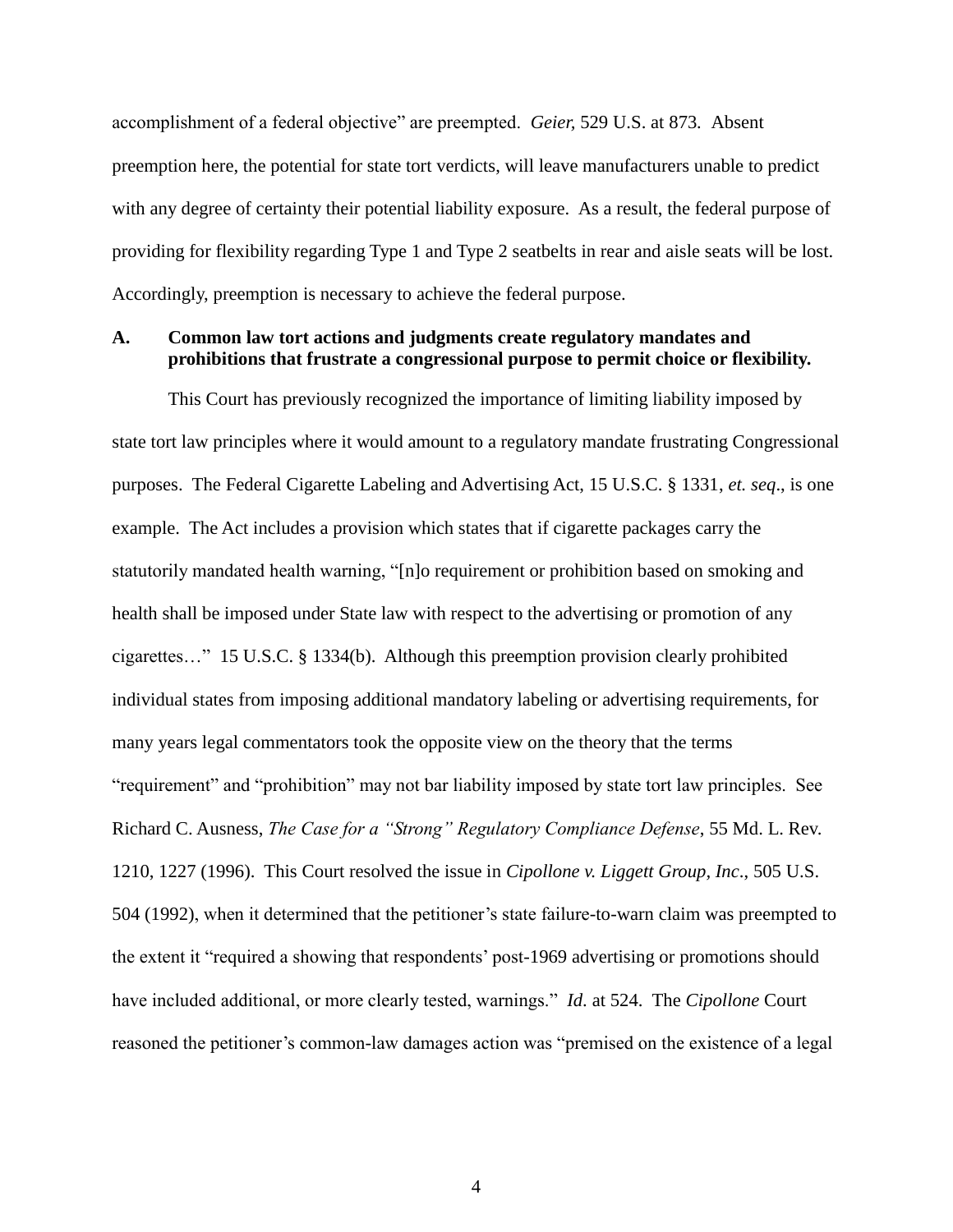duty, and it is difficult to say that such actions do not impose "requirements or prohibitions."" *Id*. at 522.

*Cipollone* is but one of numerous cases where this Court has, in the course of performing its preemption analysis, confronted arguments that jury verdicts pursuant to common law claims do not establish regulations, standards, or requirements and, thus, are not preempted by federal statutes or administrative regulations. *See*, e.g., *CSX Transp., Inc v. Easterwood*, 507 U.S. 658 (1993); *International Paper Co v. Ouelette*, 479 U.S. 481 (1987). *Medtronic, Inc. v. Lohr*, 518 U.S. 470 (1996); *Asahi Metal Indus. Co. v. Superior Court*, 480 U.S. 102, 114-15 (1987). In each of these cases, this Court concluded that common law actions, whether grounded in federal or state law, established affirmative standards of conduct that modify behavior effectively as legislative or administrative enactments. *Medtronic*, 518 U.S. at 510-11 (O"Connor, J., concurring joined by Rehnquist, Ch. J., Scalia and Thomas, JJ.; *id*. at 504 (Breyer, J. concurring); *Cipollone*, 505 U.S. at 522-23; *Ouellette*, 479 U.S. at 495.

More recently, in *Geier,* 529 U.S. 861, the Court reiterated that state tort judgments may create affirmative standards of conduct by which defendants must comply with or be subject to liability, regardless of defendants' compliance with federal law. In *Geier*, the Court observed that a state verdict in the petitioner"s defective design claim would create a "jury-imposed safety standard" that actually conflicted with the federal safety standards set forth in FMVSS 208. *Id*. at 871. Accordingly, the common law action was preempted, not by the express preemption provision of the National Traffic and Motor Vehicle Safety Act, but by the actual conflict between the common law action and the Department of Transportation standard requiring manufacturers to place driver's side airbags in some, but not all, of 1987 automobiles.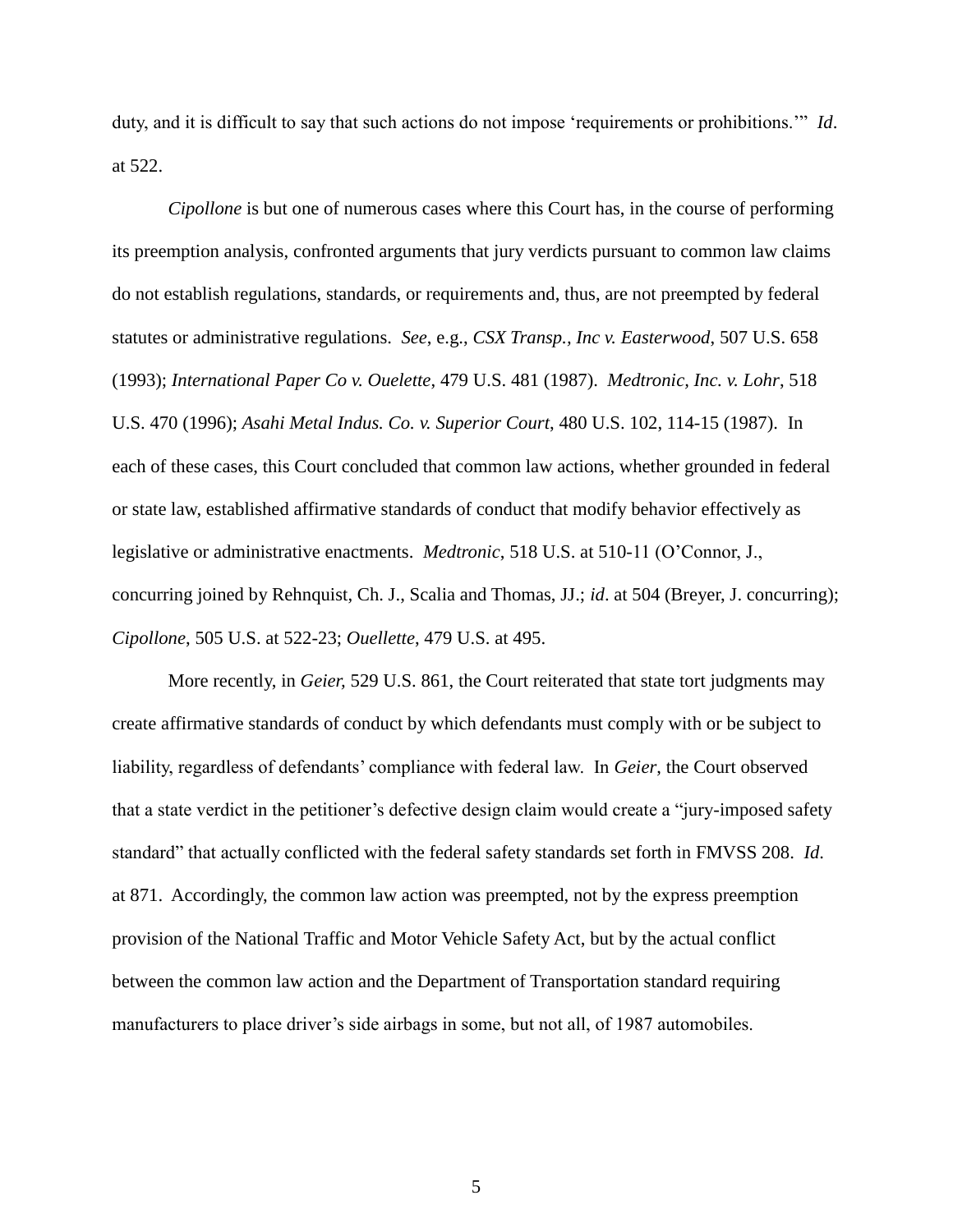To the extent petitioners" *amici* suggest that preemption is inappropriate when the regulatory impact of a state tort judgment is diminished or altogether eliminated by the state court"s ambition to compensate rather than regulate, this argument is unpersuasive. "It is the *effect* of the state action, not its *purpose* which determines if it is preempted." Timothy Walton and Richard P. Campbell, *Effect of Federal Safety Regulations on Crashworthiness Litigation*, 22 Tort & Ins. L. J. 554, 564 (Summer 1987) (emphasis in original). The effect of state tort judgments on individual and business defendants is identical regardless of the purpose for which state tort liability is sought. Stated differently, even if the moving force behind a state tort claim is to compensate for injuries rather than to further standardize a federally-regulated area, requiring a business to pay remuneration is tantamount to developing a regulatory scheme. This Court observed this point in *San Diego Building Trades Council v. Garmon*, 359 U.S. 236, 246- 247 (1959), when it stated:

> Our concern is with delimiting areas of conduct which must be free from state regulation if national policy is to be left unhampered. Such regulation can be as effectively asserted through an award of damages as through some form of preventive relief. The obligation to pay compensation can be, indeed is designed to be, a potent method of governing conduct and controlling policy. Even the States" salutary effort to redress private wrongs or grant compensation for past harm cannot be exerted to regulate activities that are potentially subject to the exclusive federal regulatory scheme.

The *Garmon* Court specifically recognized the regulatory effect of a tort judgment, namely, that it may cause a conflict with federal law. 22 Tort & Ins. L. J. at 563. Indeed, this endeavor to limit the regulatory impact of a state tort judgment supported the *Garmon* Court"s determination that a state law tort claim for damages caused by a union"s picketing was preempted by the National Labor Relations Act. 359 U.S. at 246-248.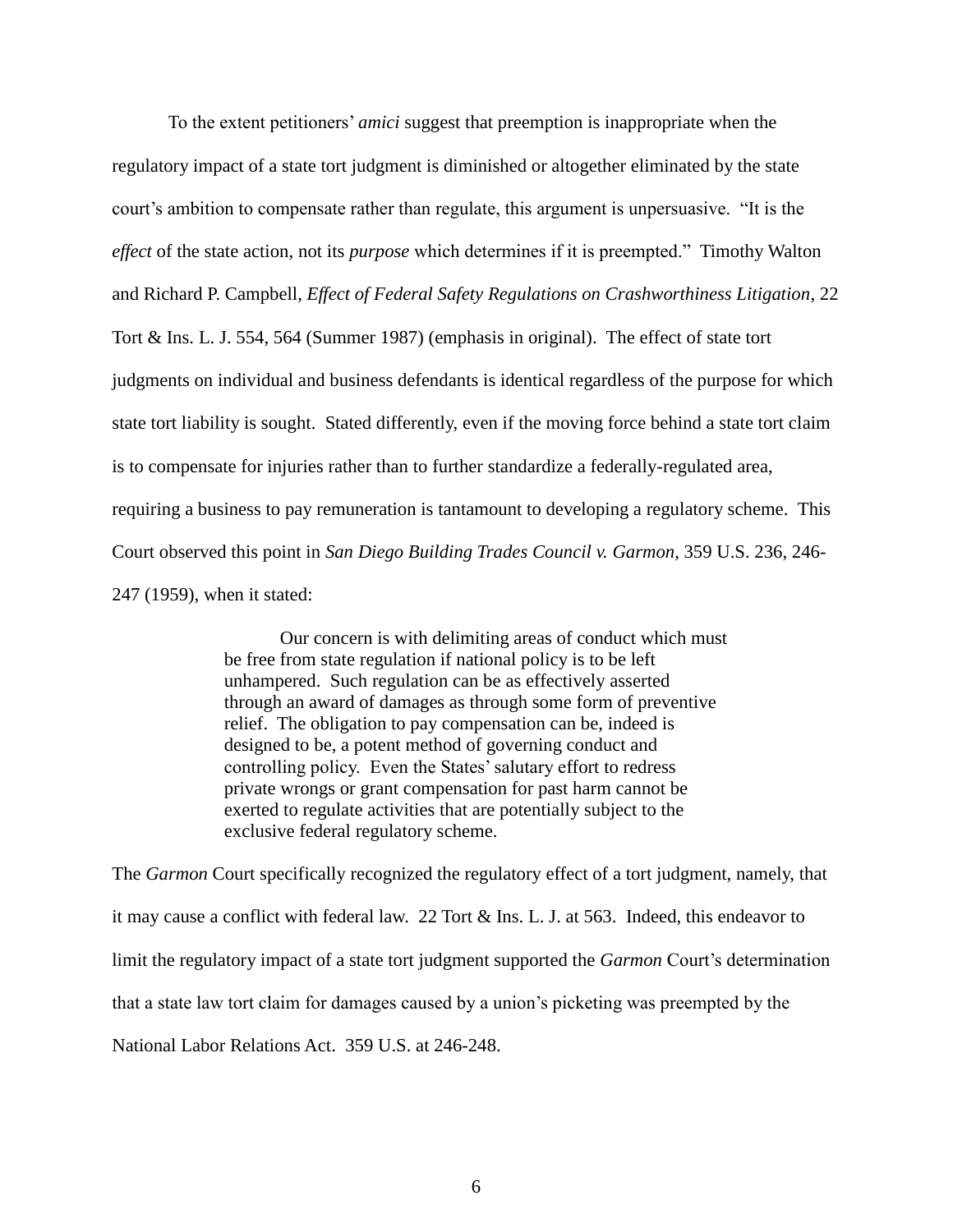The potential impact of state tort judgments on defendants can be whittled down to a single statement: state tort judgments may make conduct actionable that was otherwise permissible. When the federal government, through an expert agency, provided for flexibility in design choices, as the NHTSA did here through the passage of FMVSS 208, state tort law cannot be permitted to override that Congressional purpose. Accordingly, when a successful state common law action effectively establishes a "standard" which interferes with or stands as an impediment to the implementation of a comprehensive federal regulatory plan, the action must be preempted to avoid inherent inconsistency. See, e.g., *Freightliner Corp. v. Myrick*, 514 U.S. 280, 287 (1995); *Ouelette*, 470 U.S. at 494; *Geier*, 529 U.S. at 871.

## <span id="page-14-0"></span>**B. The mandates imposed by state tort judgments leave federally-regulated entities with no clear guide as to how to conform their conduct to the law, exposing businesses to unpredictable liability that may thwart necessary product innovation and will interfere with appropriate design choices that NHTSA intended to permit.**

When the federal government, through Congress or an administrative or regulatory agency, establishes a comprehensive scheme for the regulation of specific conduct, persons or entities subject to those regulations must be able to understand the legal duties or requirements engendered. The ability to predict with certainty liability exposure is of paramount importance to individual and business defendants, and is a driving force behind defendants" operating and production decisions. Here, through enactment of Federal Motor Vehicle Safety Standard 208, 49 C.F. R. § 571.208 (1987), the National Highway Traffic Safety Administration gave automobile manufacturers the flexibility to choose what type of seat belts to install in certain seating positions. In reliance of NHTSA's regulation, and the statutory language expressly signaling preemption of conflicting state regulations or standards, manufacturers have made design choices allowed by Congress and the federal agency assigned to implement the statute. Automobile manufacturers such as Mazda thus have a strong and legitimate reliance interest in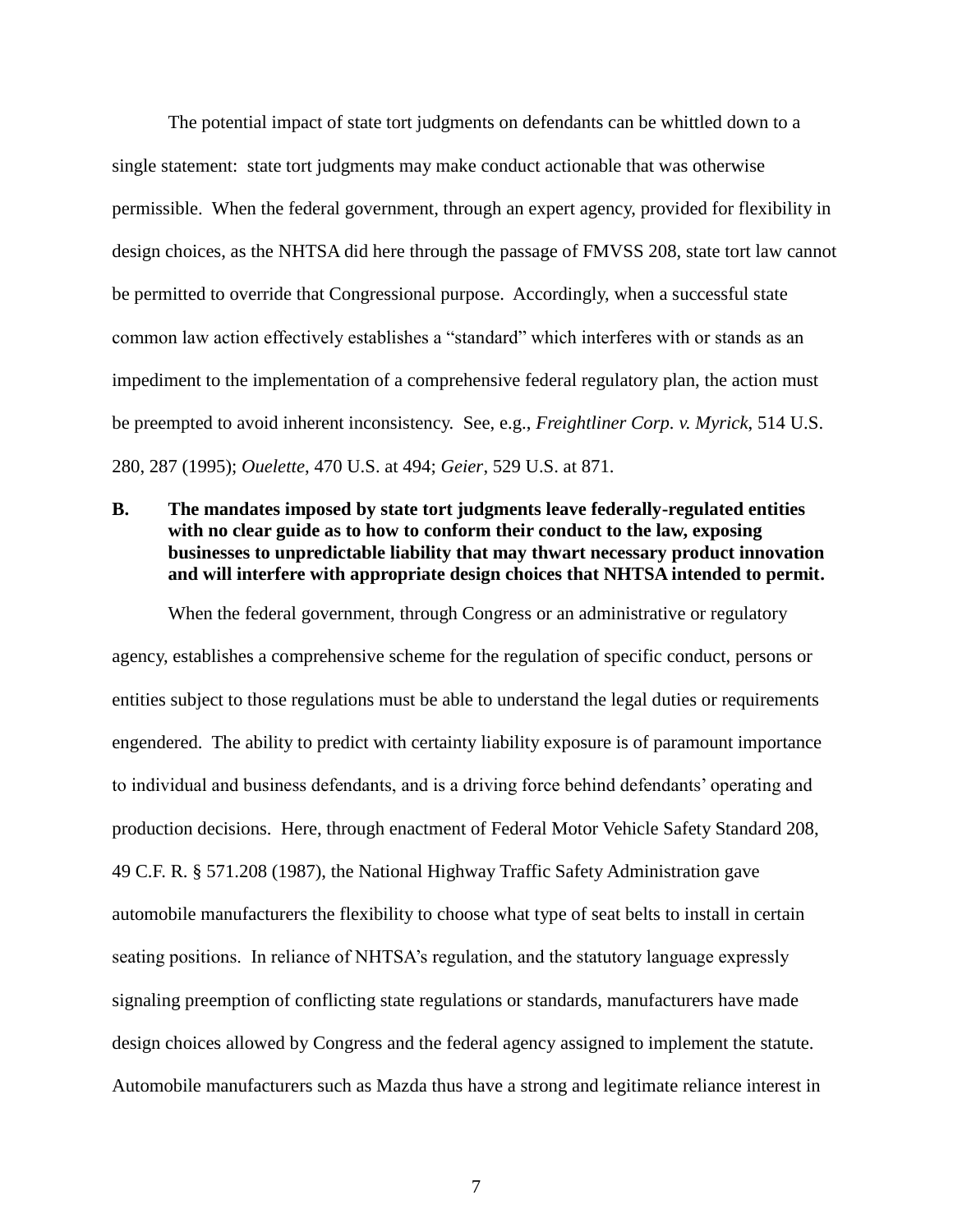the continued application of *Geier* where, as here, the regulation reflects a purpose of affording flexibility in design choice. This Court's refusal to follow *Geier* to preempt state tort claims predicated on the decision to require one of two permissible seat belt types will create enormous uncertainty. Lawyers counseling automobile manufacturers will be reluctant to suggest that manufacturers can depend on the ability to make design choices, even when a regulation appears to authorize the selected option. And manufacturers will therefore lose the benefit of a deliberate federal regulatory choice for several options to enhance Congressional objectives under the statute.

DRI members have a significant interest in a clear and consistent preemption doctrine so that they can properly advise their entity clients, which look to counsel to determine their legal obligations and the limits on design choices prior to liability exposure. If this Court eviscerates *Geier* and the long-standing rule that state tort claims which frustrate Congressional purpose and conflict with federal law are preempted, attorneys will be unable to effectively do so. A major shift in *Geier*'s analysis, and in the scope of preemption, will create confusion. Furthermore, unpredictable and uncertain liability exposure may leave businesses hard-pressed to find affordable insurance to insulate them from unknown liability, thus driving up the cost of consumer products. Businesses may also be inclined to cease product innovation altogether to avoid costly state court liability they are wholly unable to predict. Only by adhering to a preemption rule that is capable of uniform application can these costly ills be dogged.

The National Highway Traffic Safety Administration ("NHTSA") relied on the original objectives of the National Traffic and Motor Vehicle Safety Act of 1966 ("the Act"), 15 U.S.C. § 1381, in deciding to preserve the option of allowing automobile manufacturers to install either Type 1 or Type 2 belts in rear center and aisle seating positions. The Act's goal was to reduce the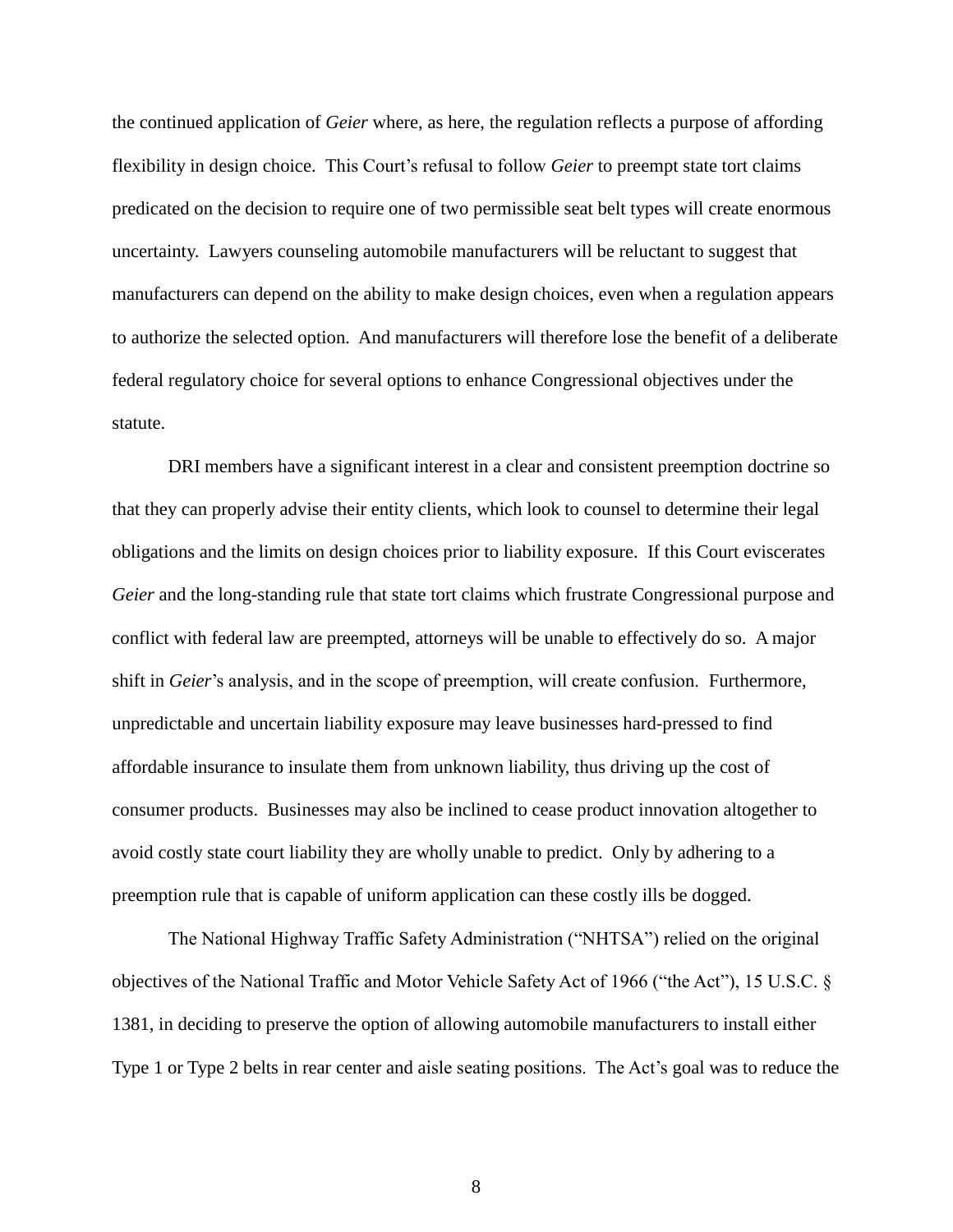number of traffic accidents and traffic-related injuries and deaths through the issuance of safety standards promulgated by the administrator of the NHTSA that took into account technological ability and other economic considerations. 49 C.F.R. 1.50(a) (1994); 49 U.S.C. § 30111(a); H.R. Rep. No. 89-1776, at 16 (1966). Consistent with that objective, the NHTSA gave manufacturers the flexibility to install Type 2 (lap/shoulder) belts insofar as they were able eradicated the safety and technical issues prevalent in Type 2 belts, but did not require manufacturers to do so. 54 Fed. Reg. at 46, 258. This flexibility was intended because NHTSA concluded that competing safety considerations existed, design choices about seatbelts would be affected by changing design and use of various child restraints, and some seatbelt design choices could have an unintended adverse impact on entry and exit from the vehicle as well as decreasing public acceptance and use of the seatbelts.

Permitting state-law variations where the federal regulatory standard has been established, as petitioners advocate, creates confusion and undermines the certainty and efficiency sought by Congress. *Ouelette*, 479 U.S. at 495-96. Regulated entities are left in a vulnerable position about whether to follow conflicting federal or state law, as they are unable to depend on the ability to make the specific choices that the federal government allowed for. Because of the need to limit liability exposure, state tort law will guide the manufacturing and design decisions of federally-regulated entities. In addition, if *Geier* is altered as some amici suggest, manufacturers will no longer be able to rely on the preemption doctrine applying in any given case. Attempting to keep abreast of individual state law requirements would impose an almost impossible task on national product manufacturers, where the diversity in legal standards applied in different states may result in "identical cases…produc[ing] startlingly different results." S. Rep. 105-32, at \*4 (1997); *Geier*, 529 U.S. at 871 (noting that "the rules of law that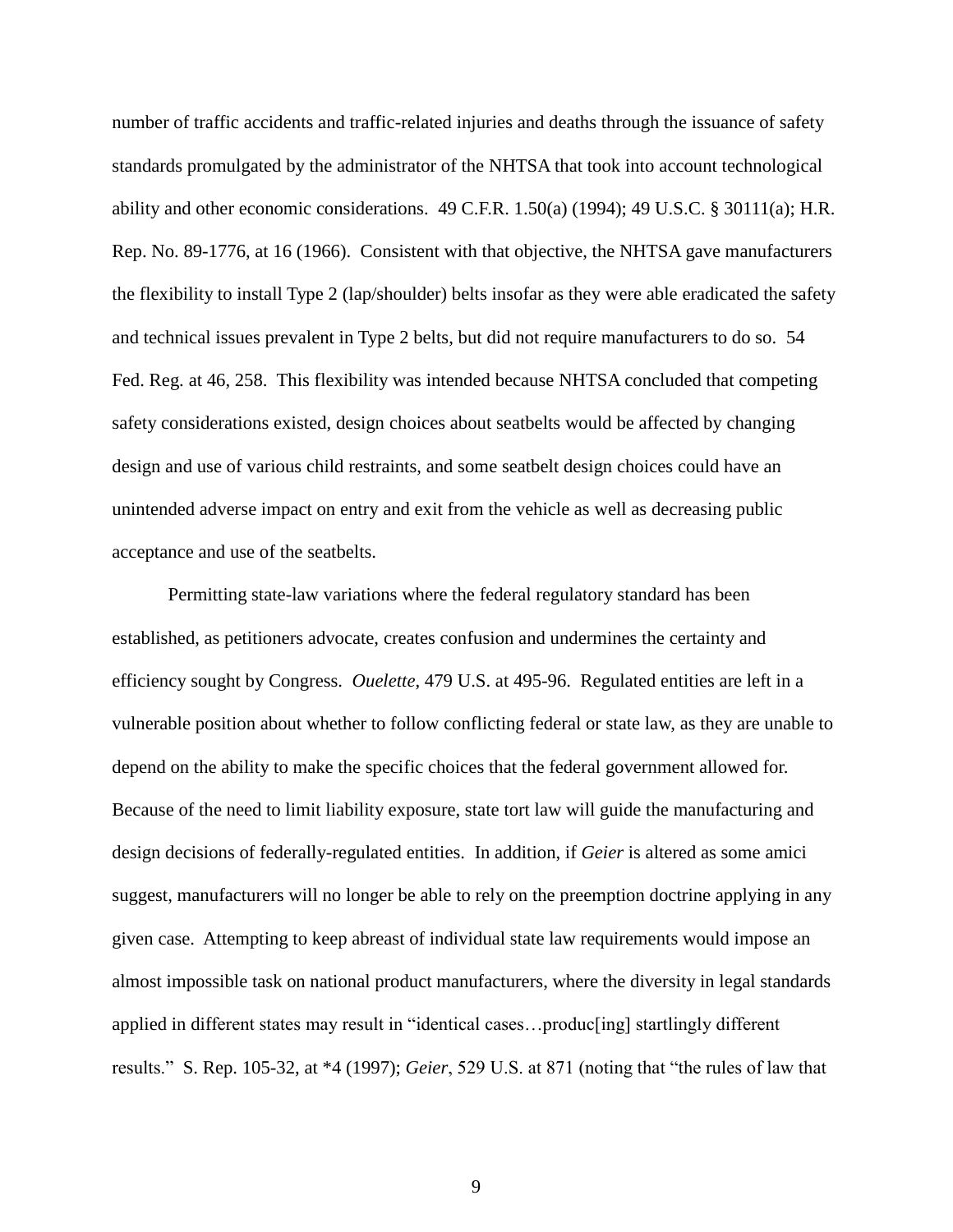judges and juries create or apply in such suits may themselves similarly create uncertainty and even conflict, say, when juries in different States reach different decisions on similar facts").

The uncertainty in the automobile industry that will surely follow this Court's reversal in this case will come at great costs. M. Stuart Madden, a Pace University School of Law professor, emphasized that the "cacophony of conflicting state liability and damage rules" is costly to both business and the public. S. Rep. 105-32, at 4. According to Madden, unpredictability of potential state court liability accounts for high insurance costs in the United States, which are anywhere from fifteen to twenty times greater than in Japan and Europe, respectively. *Id*. Art Kroetch, chairman of a small South Dakota machine tool manufacturing business, agreed that high insurance rates are driven by the insurers" inability "to accurately predict potential liability due to the disparity in state laws, unpredictability of where the product will be located initially, and later where it is sold and resold as used equipment." *Id*. In some instances, insurance rates are so high that businesses are unable obtain affordable coverage. *Id*.

Another negative effect of uncertainty is not so easily quantified. As a result of the inability to predict liability exposure, the innovation of new and beneficial products may be thwarted. This phenomenon has been readily observed in the area of medical devices and drug manufacturing. See, e.g., *Buckman Co. v. Plaintiffs' Legal Committee*, 531 U.S. 341, 350 (2001) ("As a practical matter, complying with the FDA"s detailed regulatory regime in the shadow of 50 States" tort regimes will dramatically increase the burdens facing potential applicants-burdens not contemplated by Congress in enacting the FDCA and the MDA. Would-be applicants may be discouraged from seeking § 510(k) approval of devices with potentially beneficial off-label uses for fear that such use might expose the manufacturer or its associates (such as petitioner) to unpredictable civil liability."); Margaret Gilhooley, *Innovative Drugs, Products Liability,*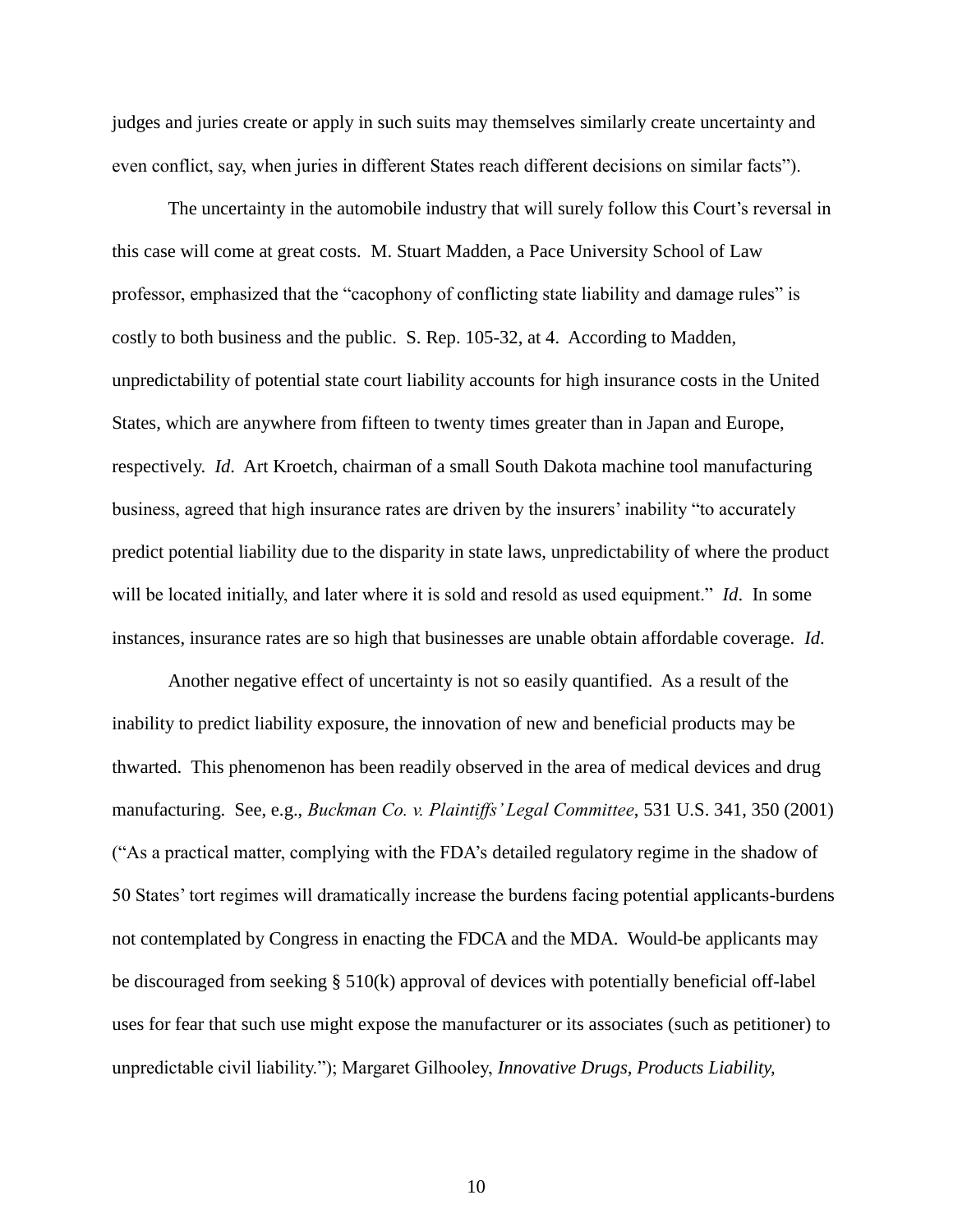*Regulatory Compliance, and Patient Choice*, 24 Seton Hall L. Rev. 1481, 24 Seton Hall L. Rev. 1481, 1482 (1994) ("Presently, tort litigation and regulation by the Food and Drug Administration (FDA) provide these [safety] checks. Concerns have been raised, however, that the tort process, because of its uncertain standards, produces the unintended consequence of discouraging worthwhile innovation. Prescription drug manufacturers maintain that liability risks may cut into their innovative efforts."); Douglas G. Smith, *Preemption After Wyeth v. Levine*, 70 Ohio St. L.J. 1435, 1476-76 (2009) (noting that the costs "of unwarranted liability in appropriate circumstances…can be significant, preventing innovation and the development of pharmaceutical products that may have significant benefits.").

The same chilling effect would invade the automobile and other industries. Unpredictable exposure to state tort liability may chill automobile manufacturers from developing new systems in the important area of seatbelt and restraint design. To some extent, this is already occurring in other areas. S. Rep. 105-32, at \*8-9 (noting that as of 1997, members of the Association for Manufacturing Technology (formerly known as the National Machine Tool Builders Association) spent seven times more money on product liability costs than on costs associated with research and development). If this Court permits individual states to impose liability on an auto manufacturer such as Mazda for doing just what the NHTSA allowed it to do – as petitioners here argue – there is a perverse incentive for manufacturers to cease innovation altogether. The threat of diminished innovativeness in the automobile industry due to uncertain state tort liability is particularly worrisome in today"s climate, where environmental and climate changes have put the pressure on manufacturers to develop more fuel-efficient cars and trucks.

Where the NHTSA has decided that the National Traffic and Motor Vehicle Safety Act provides for flexibility in automobile manufacture and design, as evidenced by FMVSS 208,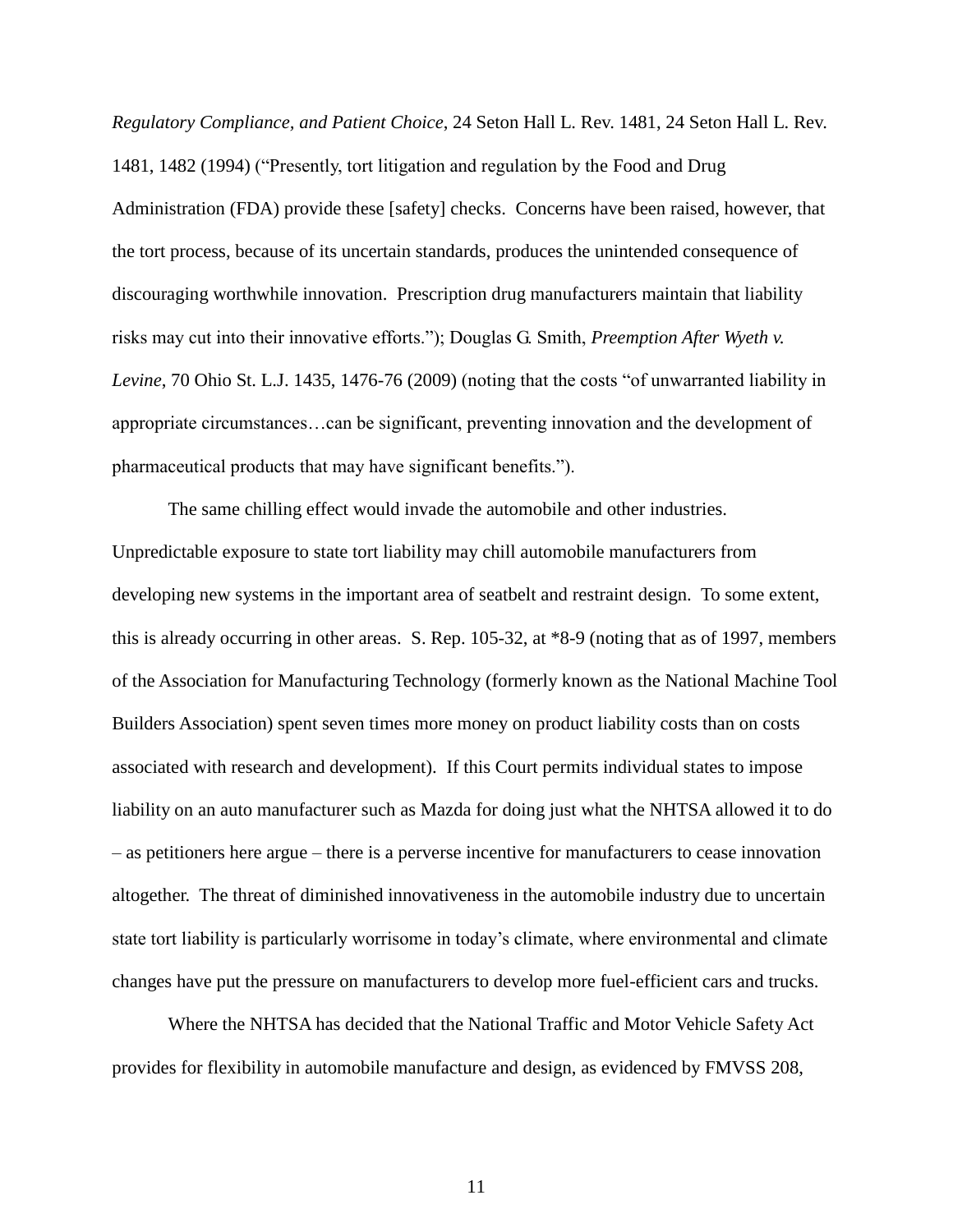state juries are not properly equipped to challenge those decisions. The NHTSA and other expert agencies can easily conduct broad-based studies through the use of experts, hearings, and indepth research, before passing federal standards and regulations. State courts trying to regulate through individual litigation do not have these tools. Although expert testimony is allowed in state tort actions, the testimony must be focused on relevant opinion testimony under state substantive law and evidentiary principles. Thus, it may not provide answers to the complex federal regulatory trade-offs that are embodied in a statute such as NHTSA. Most notably, juries are ill-equipped to evaluate overall regulatory policy or to determine whether a particular design choice is consistent with the outcome that Congress sought to achieve when it enacted legislation. Stated another way, a lay jury does not examine design choices from the broader perspective of the Safety Act; a jury conducts an exercise that is entirely retrospective, and looks at design choices from the perspective of their impact on a particular accident. Juries do not do well with the kind of polycentric balancing that NHTSA must do, when considering competing considerations inherent in regulating a complex area such as automotive safety. Without preemption, state juries will be asked to do just that. Yet, juries notoriously fare poorly when attempting to adjudicate individual safety risks in the context of overall consumer benefits – quintessentially the kind of issue the NHTSA must confront every day. And many state tort regimes impose a rule or standard for liability that is based on a very different calculus from the purposes evident in a federal statute or regulation. In *Geier*, this Court recognized that the outcome of jury trials evaluating a product design under state tort law can frustrate Congressional intent and eliminate the options that NHTSA intended to permit. Laypersons applying state tort law cannot substitute for NHTSA, the expert agency congressionally delegated the role of meticulously balancing nuanced and sometimes competing nationwide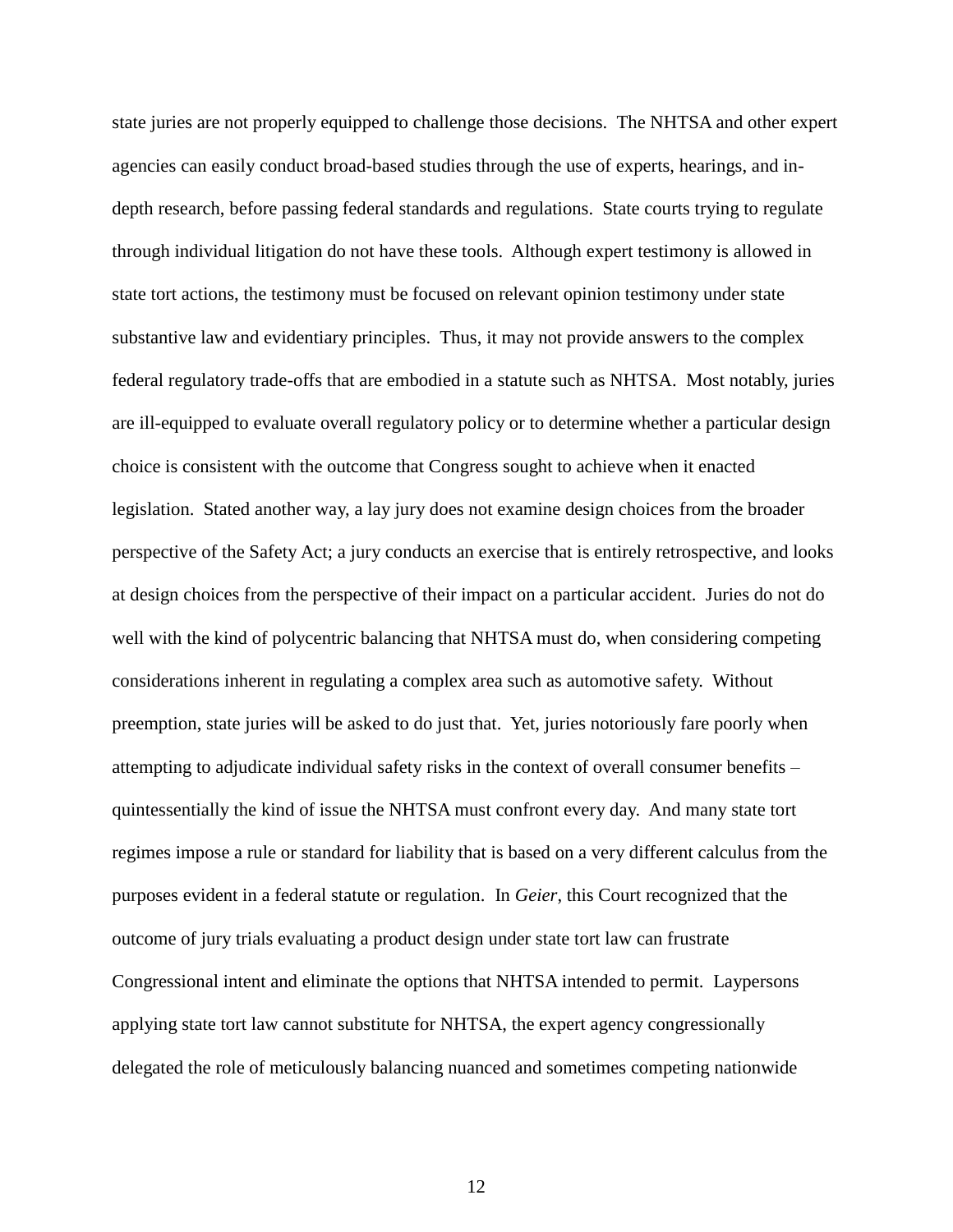goals. When a jury"s view is substituted for the NHTSA"s deliberate choice, as petitioner encourages, a core aspect of the federal regulatory scheme – one critical to innovation – is lost.

Numerous amici have urged this Court to severely limit *Geier*, claiming it has been misapplied by lower courts and has resulted in confusion and inconsistent results. But *Geier* falls squarely within this Court's historic test for preemption. *Geier* applied the longstanding principle that when state tort law frustrates a Congressional purpose to allow flexible design choices, it will be preempted. To be sure, various lower courts have disagreed about whether other federal regulations preempt state tort law. Compare *O'Hara v. General Motors Corp.*, 508 F.3d 753 (5th Cir. 2007) with *Lake v. Memphis Landsmen, L.L.C.,* No. W2009-00526-COA-R3\_CV, 2010 WL 891867, at \*7 (Tenn. Ct. App. Mar. 15, 2010)*.* But these differences do not result from a weakness in *Geier* but stem from the difficulty of discerning the federal regulatory intent. Given the complexity of federal statutes and rules, such differences are inevitable. Some federal courts will read a statute or rule to evince a purpose of setting a minimum standard where others will read a maximum and still others may see a desire for options. But these occasional difficulties in discerning Congressional intent provide no warrant to upset longstanding preemption principles or to restrict the use of preemption to bar state tort litigation when it would frustrate the federal regulatory intent as discerned by the court.

Where federal law and state law conflict, federal law prevails. U.S. Const., Art. VI, cl. 2. Because state product liability common law decisions are akin to legislation in coercing manufacturers' behavior or enforcing public policy, these common law decisions can set standards that conflict with federal law. Such is the case here, where petitioners" product liability claim requiring automobile manufacturers to install Type 2 seat belts conflicts with Federal Motor Vehicle Safety Standard 208 allowing manufacturers the option to install either Type 1 or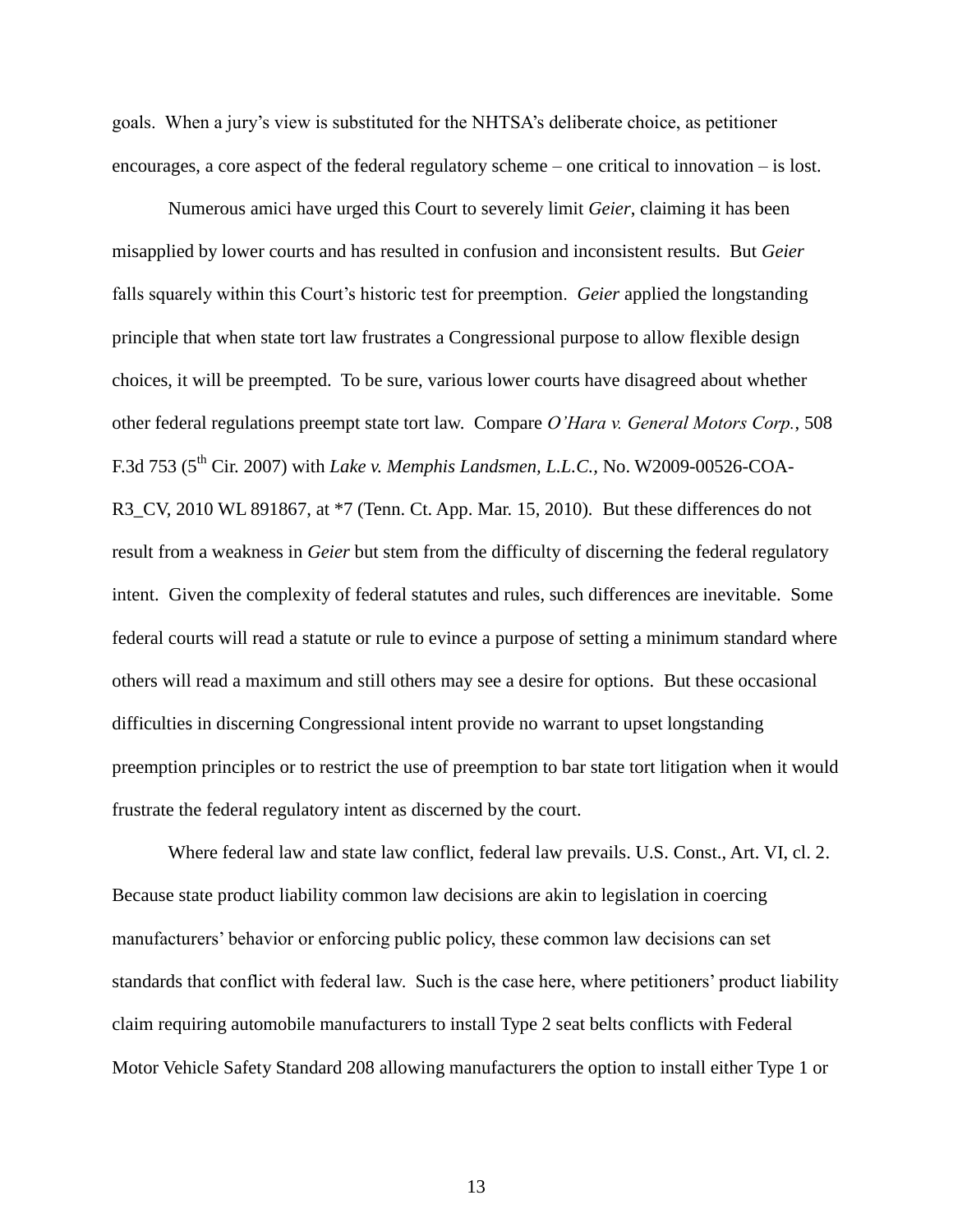Type 2 seat belts in certain vehicle seats. As a result of the federal law, Standard 208 controls. Allowing claims like petitioners" to proceed gives individual state juries free reigns to decide the parameters of the law, which Congress has entrusted only to specifically-identified expert federal agencies. The reasoning for this is simple – they are the only agencies qualified to do so. State tort judgments that operate with the force of federal legislation upset the Constitution's hierarchy of laws and the civil justice system"s ability to function properly and efficiently. This case presents the Court with an opportunity to pay homage to the legislative intent that has served as this Court's cornerstone in deciding preemption cases over the last four decades. In so doing, only one conclusion can be reached – petitioners" common law claim is preempted.